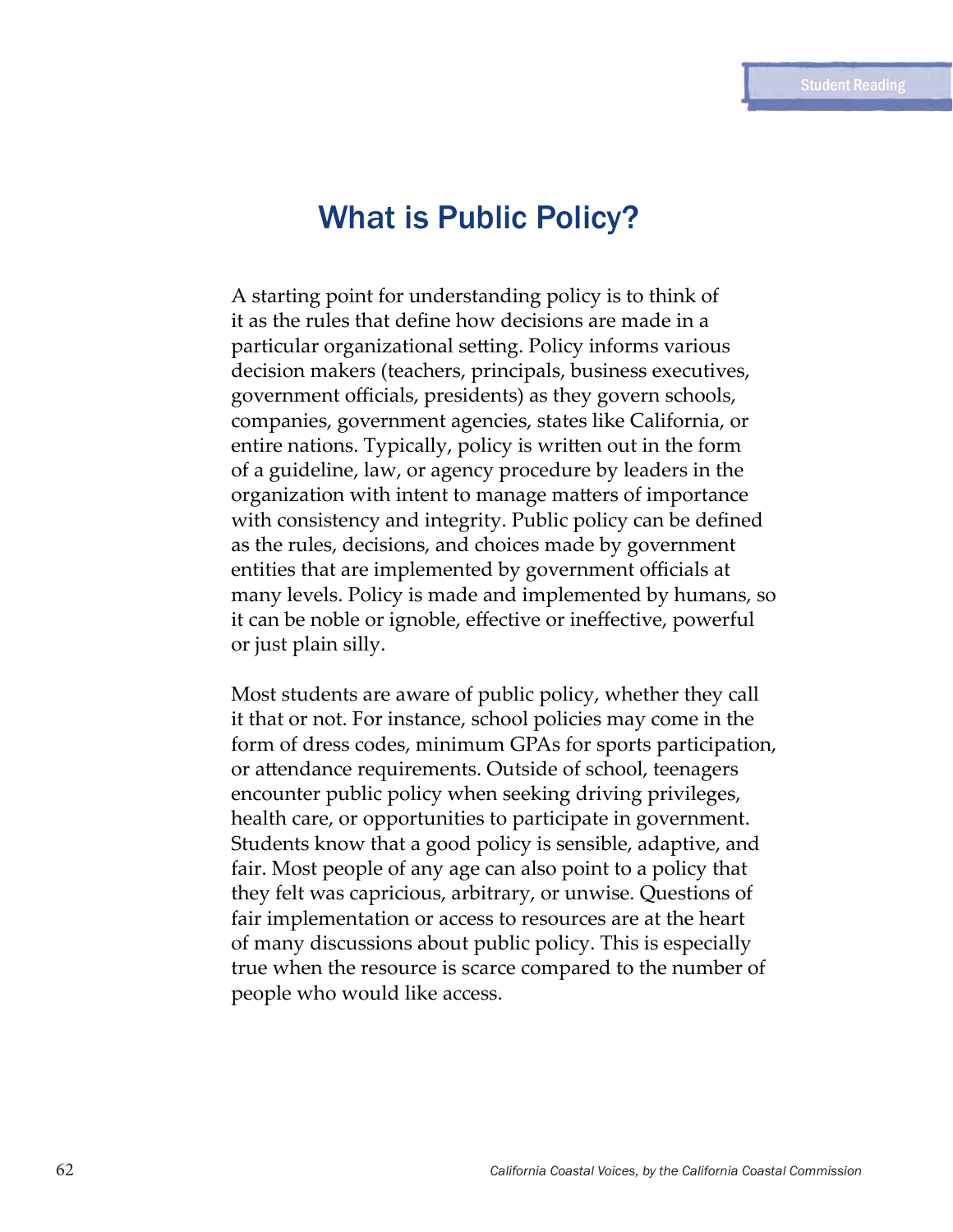# Case Study Analysis

### Step One:

Read your case study.

### Step Two:

Work with others in your group with the same case study to answer the questions below.

- 1. What is the problem in the case study? (You might identify more than one problem. Analyze one at a time.)
- 2. What is the public policy? (What is government doing or proposing to do about the problem?)
- 3. What group(s) supports the policy? Why? What group(s) opposes it? Why?

- 4. What institution, if any, is making or has made the decision on the policy?
- 5. What level of government is this institution (e.g., local, state, federal, tribal)?
- 6. Is there additional information you wish you had? How might you find it?
- 7. In your opinion, do you believe the policy is a good one? Why or why not?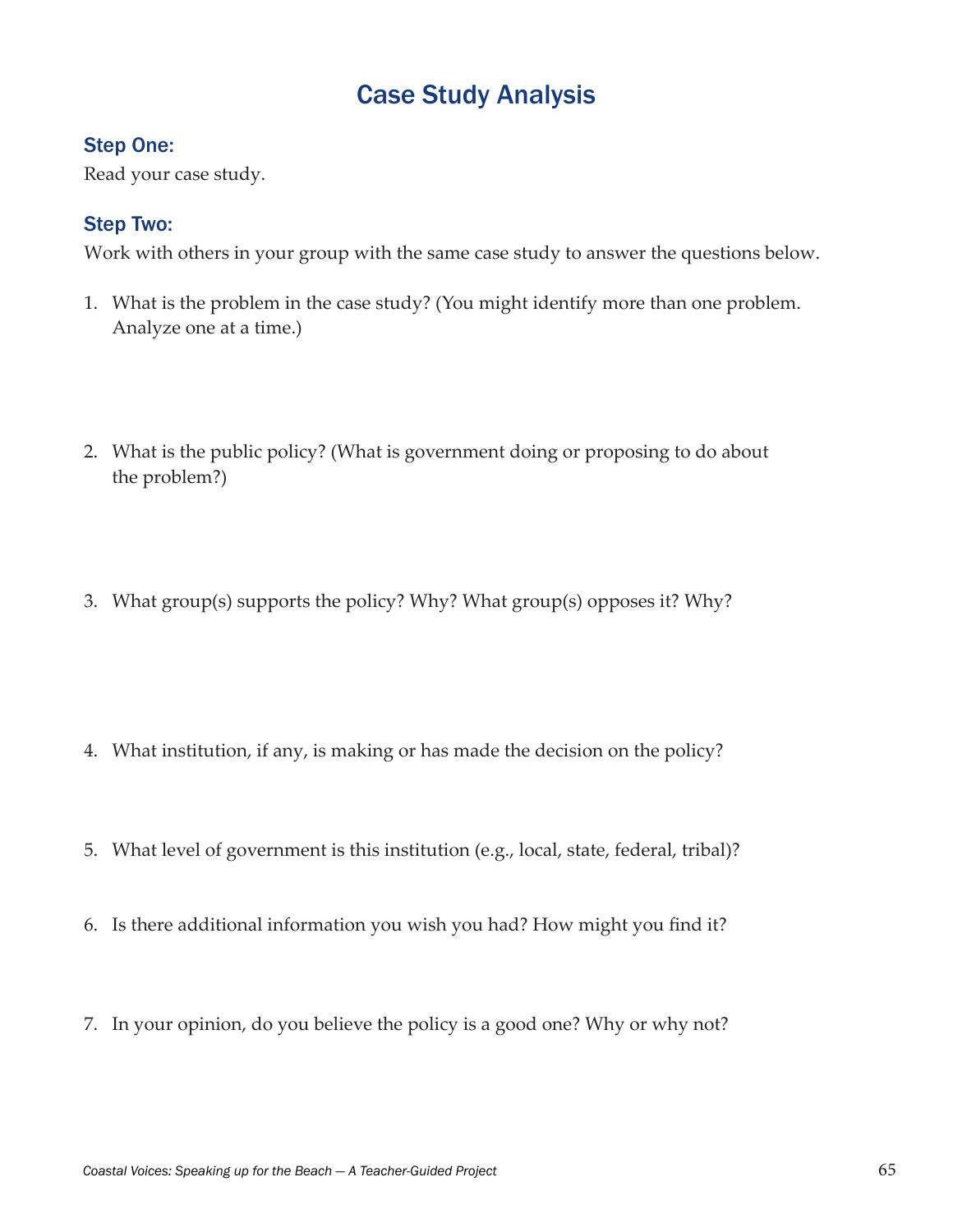# Six Coastal Access Case Studies

*Find links to read more about these case studies on www.coastal.ca.gov/coastalvoices*

#### Cape Hatteras National Seashore, North Carolina - Beach Driving

Cape Hatteras National Seashore has long been a popular location for off-road vehicle use. Some members of the community maintained that this use of the beach and dunes is integral to their local traditions and vital for their economy. Surf fishers claimed that driving on the beach provides them with the mobility needed to fish successfully along the many miles of shoreline. Environmental groups and their members were concerned about the impact of beach driving on beach species and some residents feared for the safety of children who played on the beach among the cars and trucks. In 2007, a lawsuit forced the National Park Service to embark on a planning project to regulate beach driving to protect the Cape's coastal habitat and vulnerable species.

In 2012, the National Park Service issued their plan for off-road vehicles on Cape Hatteras. Drivers were required to purchase a permit for their vehicle. Driving at night was restricted to certain routes and times of year. Certain locations were closed between April 1 and October 31 for nesting birds and turtles, and locations may be closed at other times if needed for resource protection. In 2015 off-road permits brought in almost \$2 million to the National Park Service. Some local business owners say that limiting offroad vehicle use has reduced the revenue of businesses that depend on those visitors.

In 2015, construction continued on a new road along the dunes to enhance access to much of the park while bypassing areas that are seasonally closed due to bird and turtle nesting. That same year, after continued protests that rules were too restrictive, the park service began holding public meetings to discuss potential changes to the off-road vehicle policy, such as increasing the dates

and times when cars are allowed on the beach. Audubon Society representatives called for letting the current policy continue to protect shorebirds and turtles.

#### Greenwich, Connecticut - Private Beaches

In 2008, the town of Greenwich was sued by a man who was prevented from jogging along the beach. The town employed guards to keep people who did not live in Greenwich from traveling on or otherwise using the beach. Lawyers for the town argued that the public trust doctrine should not apply to their parks because in 1919 the state of Connecticut passed an act saying that Greenwich may establish parks, playgrounds, and beaches "for the use of the inhabitants of said town."

In 2001 the lawsuit landed with the Connecticut Supreme Court, which ruled that Greenwich's beaches are "public forums" which must be open to "expressive activity" of any kind, meaning that non-residents must have access to them.

While allowing non-residents to visit the beach, the City of Greenwich requires that they purchase a beach pass from a city office during business hours. As of 2015, a pass for the day costs \$6. Guards are still present to enforce this policy. Some residents feel that since they pay taxes for park maintenance, that they should be the only ones to access the beach. Others think that there are too many regulations and people should have the right to go where they please. Some hope that more visitors will help diversify and support the businesses in town.

#### Wainiha, Kauai'i, Hawai'i - Defining the Beach

In 2000, a property owner planted and installed irrigation for vegetation in the shoreline area of his beach-front lot. In 2002, the owner hired a surveyor to identify the public shoreline. This private surveyor determined that the human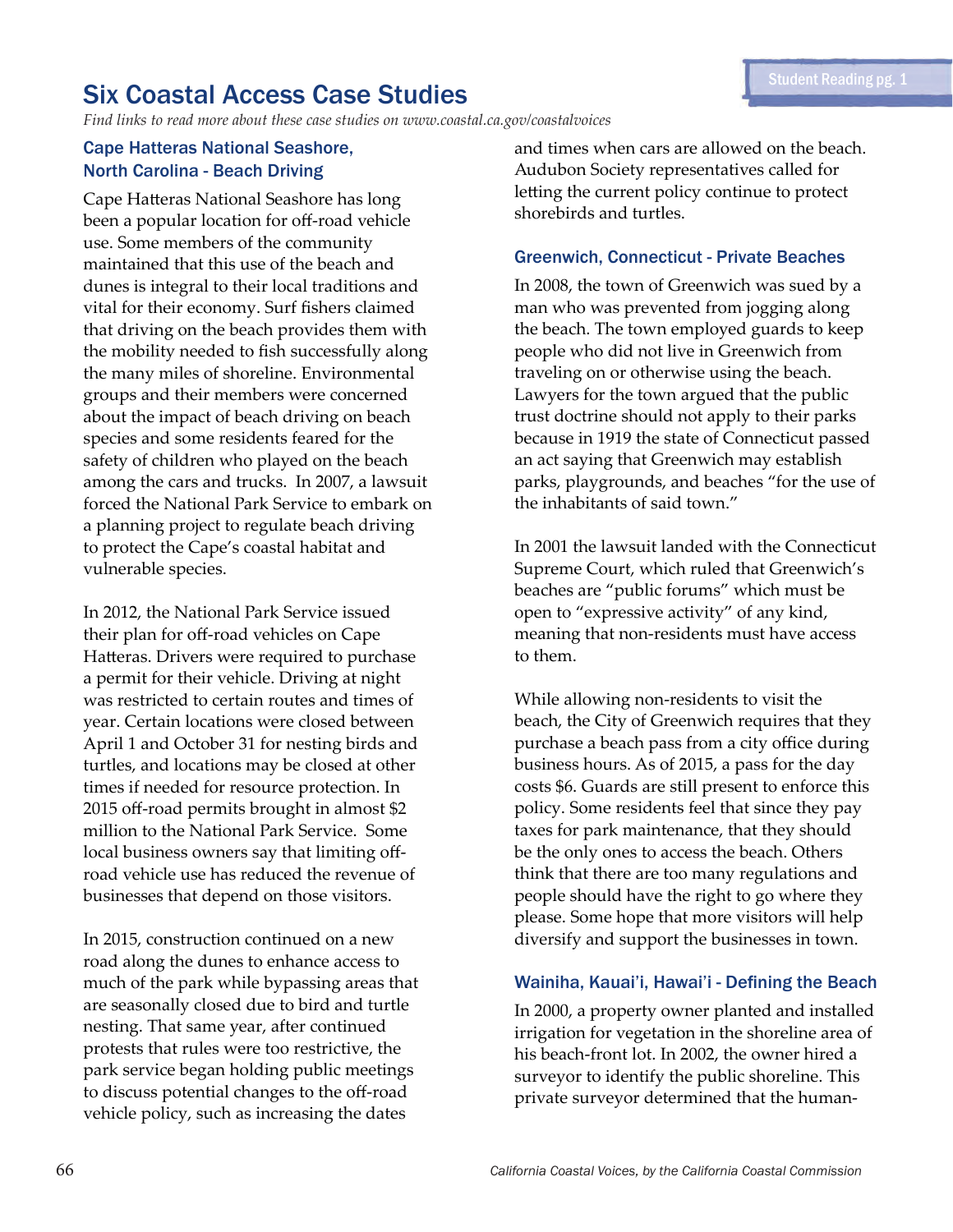planted vegetation line, rather than the upper wash of the waves, should serve as the official shoreline. This determination was agreed to by a state government surveyor. In Hawai'i, the public shoreline is the high water mark. Since this is often identified by a debris line or line of inland vegetation, the surveyors chose to use the more stable line of vegetation. Based on this survey, the property owner submitted an application for a new property line certification. A local activist contested the certification with photos showing waves washing inland of the vegetation line.

The activist filed a lawsuit. The State took the position that the property's shoreline was consistent with mature vegetation on adjoining properties and that the vegetation was no longer being irrigated and was stable and well established despite recent winter storms. The State submitted that "the edge of vegetation growth is the best evidence of the shoreline in this case, as it shows the result of the natural dynamics and interplay between the waves and the line of vegetation over a period of time for stability, as against a debris line which may change from week to week or from day to day," and that "the use of the edge of vegetation growth is advantageous over the debris line in that it is practical, easily identifiable and stable. "

The lawsuit finally reached the Hawai'i State Supreme Court in 2006. The Court noted that Hawai'i state law defined "shoreline" as, "the upper reaches of the wash of the waves, other than storm or seismic waves, at high tide during the season of the year in which the highest wash of the waves occurs, usually evidenced by the edge of vegetation growth, or the upper limit of debris left by the wash of the waves," and that it did not state a preference for the vegetation line. The Court noted that a previous Supreme Court case found that "public policy…favors extending to public use and ownership as much of Hawaii's shoreline as is reasonably possible."

They then stated that "the utilization of artificially planted vegetation in determining the certified shoreline encourages private landowners to plant and promote salt-tolerant vegetation to extend their land…, which is contrary to the objectives and policies of [state law and] public policy…"

#### Destin, Florida - Beach Nourishment

The law in Florida states that land that is gradually added to the shoreline (called "accretion") belongs to the beachfront property owner, but a sudden addition of land (called "avulsion") belongs to the State.

The state of Florida has artificially deposited sand on hundreds of its beaches in order to fight erosion. This process is called beach nourishment, and is done in order to protect coastal property from waves and storms and to restore the recreation area and habitat of the sandy beach. This is a very expensive process; between 1998 and 2016 Florida spent \$626.6 million, in addition to local government contributions.

Beachfront homeowners in Destin, Florida, on the Gulf of Mexico, contended that the government's plan to deposit sand on their coast was for the purpose of increasing visitors in order to support a tourism economy, which they felt was not in property owners' interest. Before a beach nourishment project begins, the government establishes a fixed "erosion control line" which becomes the permanent property line. The Public Trust Doctrine holds that in Florida the State owns the land up to the mean high tide line. The setting of an "erosion control line" prior to depositing sand on the beach may result in a property line that is inland from the mean high tide line once the sand is deposited. The Destin homeowners felt that this would be taking property away from them, by changing their homes from waterfront to water-view.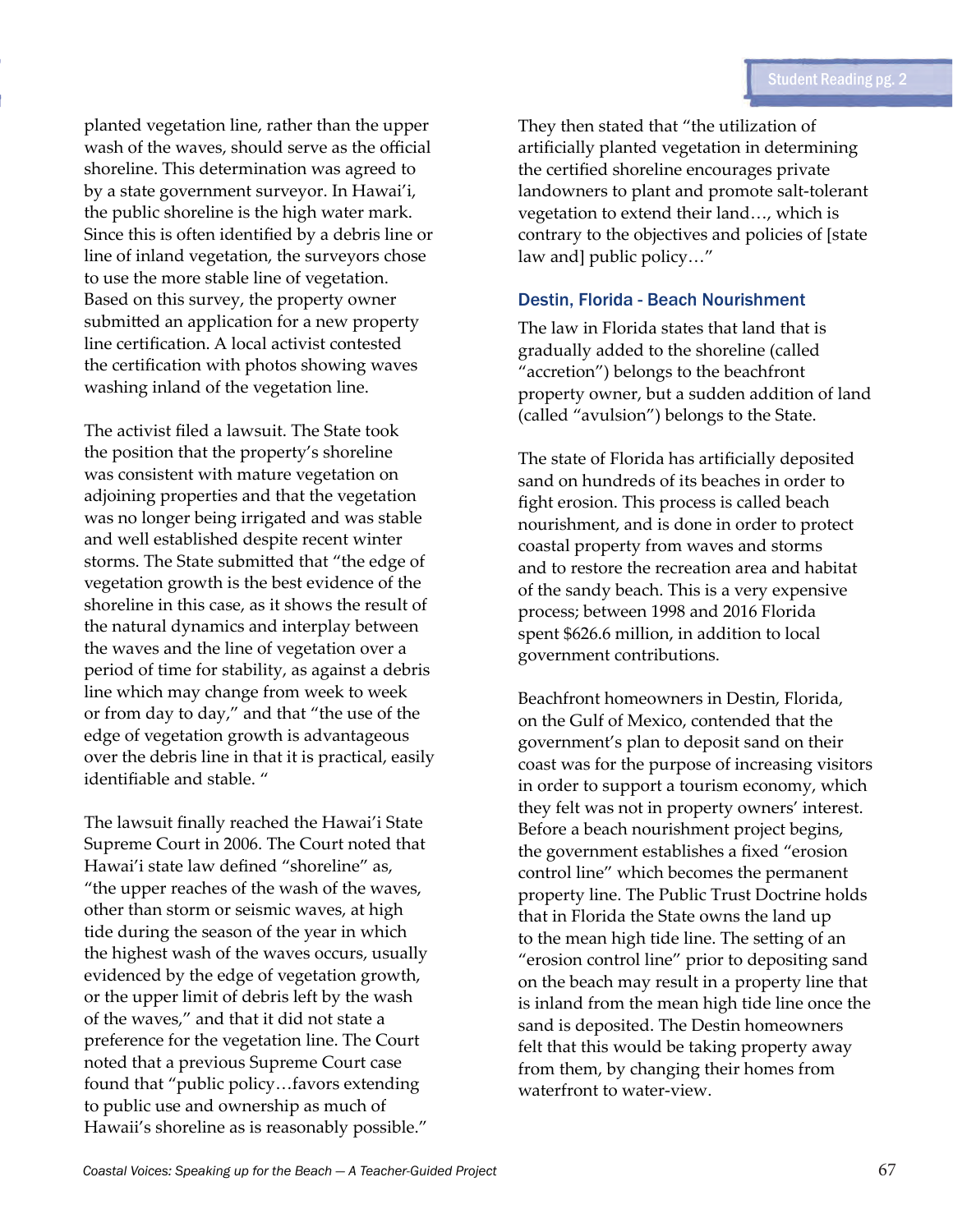The property owners sued the State, and the case eventually landed at the U.S. Supreme Court. In its 2009 decision, the Court stated that "the State as owner of the submerged land adjacent to littoral property has the right to fill that land, so long as it does not interfere with the rights of the public and of littoral landowners. Second, if an avulsion exposes land seaward of littoral property that had previously been submerged, that land belongs to the State even if it interrupts the littoral owner's contact with the water. Prior Florida law suggests that there is no exception to this rule when the State causes the avulsion. Thus, Florida…allowed the State to fill in its own seabed, and the resulting sudden exposure of previously submerged land was treated like an avulsion for ownership purposes." The new beach created by beach nourishment is public, not private, property.

#### Quinault Indian Nation - Beach Passes

The Quinault Indian Reservation includes 26 miles of coastline on the Olympic Peninsula of Washington State. In 2012, the Quinault Indian Nation closed their beaches to all except enrolled Quinault members. Nonmembers are only allowed if accompanied by a member.

There is a lengthy and complex historical backdrop for this action. In 1887, the United States Congress passed the General Allotment Act, which divided up reservations into individual properties. Eventually, tribal members were allowed to sell property to non-members. Most of the Quinault reservation land was sold; however, the Nation continues to own all beach lands up to the ordinary high water mark. Prior to the late 1960s, the Quinault coast was open to the public without restriction, and included a popular surfing spot at Point Grenville. Problems, including litter and graffiti on the bluffs, prompted the Quinault Nation to limit this access. As tribes across the country began

asserting their authority over reservation lands during the American Indian rights movement, in 1969 the Quinault Nation closed Grenville Beach to surfing and began requiring a beach pass from the tribal office for any non-tribal member wanting to visit the beach. Access was further restricted in 2012, when the Quinault Nation made the decision to stop issuing beach passes. According to the Nation, the access is being restricted to preserve functional coastal ecosystems.

The Washington State Office of the Attorney General provided the following official opinion in 1970 regarding rights of coastal access:

(1) Without regard to any other property interests or rights which the state may have, members of the public have the right to use and enjoy the wet and dry sand areas of the ocean beaches of the state of Washington by virtue of a long-established customary use of those areas. (2) The right of members of the public to use and enjoy the wet and dry sand areas of the ocean beaches of Washington by virtue of a long-established customary use of those areas does not presently extend to such ocean beach areas as are within the exterior boundaries of the Quinault Indian Reservation.

This opinion is based on an 1873 Executive Order by President Ulysses S. Grant that withdrew the reservation's lands from the public domain, reserving them for the exclusive use and occupancy of the Quinault and other area tribes. The Washington Attorney General stated that "If the public had any rights in the beaches fronting on the Quinault Reservation on November 4, 1873, those rights were extinguished by that Executive Order."

### Sea Ranch, Sonoma County, California - Coastal Trail

In the 1960s, developers purchased a former sheep ranch in rural Sonoma County and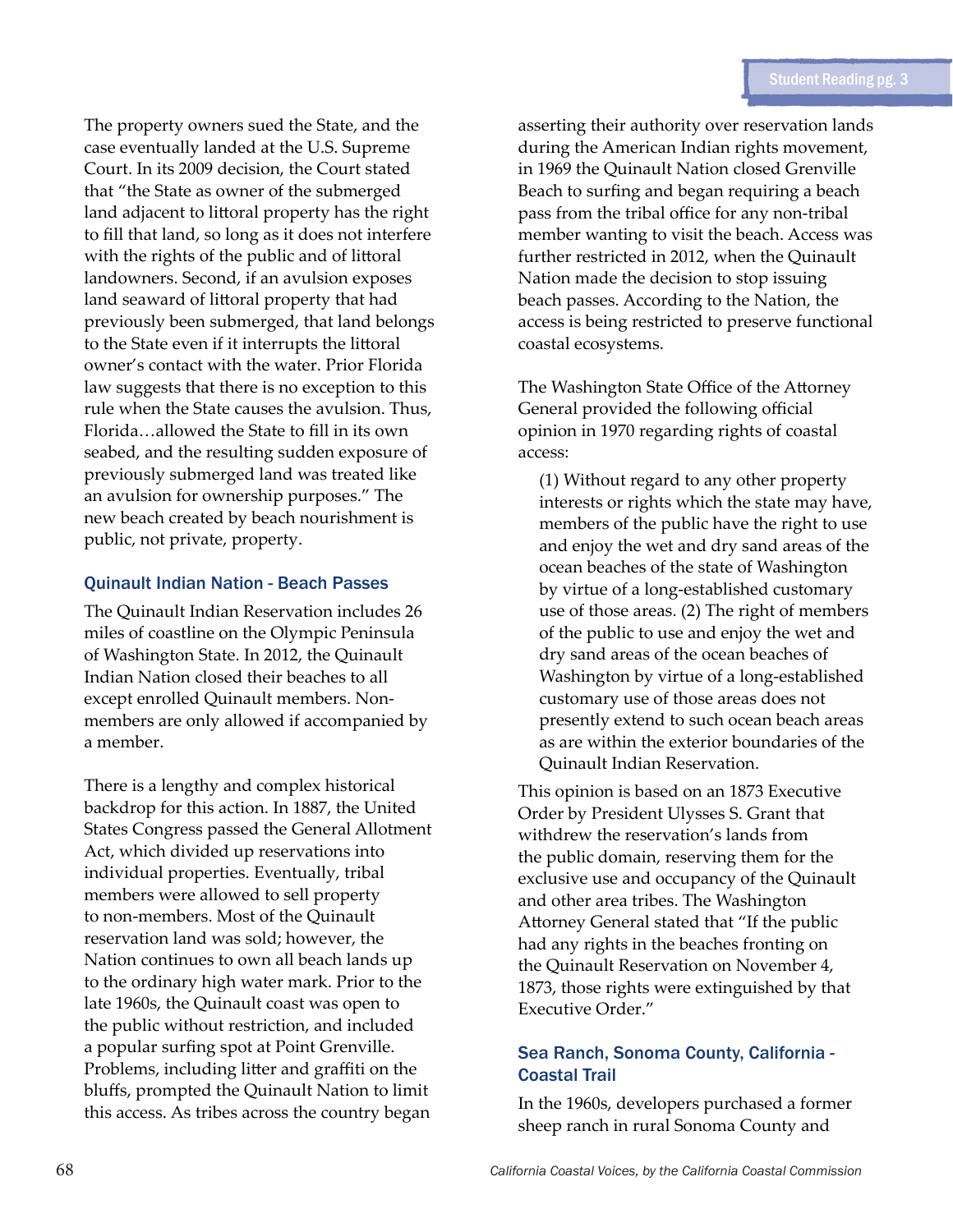planned a private community of beach homes that would have closed 10 miles of the coast to the public. As part of the county approval of the development plan, developers gave to Sonoma County land adjacent to the proposed development that would become Gualala Point Regional Park. Although Sea Ranch was designed as an environmentally sensitive development, the proposed privatization of this stretch of coastline led local activists to propose a county initiative requiring public access whenever coastal property was developed. This initiative was defeated, with the opposition funded in large part by the Sea Ranch developers.

Spurred by Sea Ranch and other issues impacting the coast, the Sonoma County activists joined other organizations and individuals to bring a statewide initiative to the voters to create a California Coastal Commission, which would be responsible for regulating coastal development and protecting coastal access in California.



Approved in 1972, the California Coastal Zone Conservation Act (or "Prop 20") called for "maximum visual and physical use and enjoyment of the coastal zone by the public." In 1976, the state legislature passed the Coastal Act, defining the regulations the California Coastal Commission would uphold.

For years, Sea Ranch developers disputed California Coastal Commission jurisdiction over the Sea Ranch. While the initial subdivision had received approval from Sonoma County prior to the passage of the Coastal Act, lots were owned by individuals who still needed permits to build their homes and were now subject to this law. Individual owners were unable to provide shoreline access as demanded by the California Coastal Commission because common areas between residential lots were owned by the Sea Ranch Association. In 1981, in a case brought by the Sea Ranch Association, a district court upheld the California Coastal Commission's ability to impose coastal development permit conditions relating to public access and coastal views. The court concluded that "public access to the coastline and protection of the coastline's scenic and visual qualities are areas within the Commission's regulatory authority under the California Coastal Zone Conservation Act and that the Act empowers the Commission to implement its goals through the permitting process." The court found that "the permit conditions do not constitute a taking of either an individual lot owner's property or the Association's property."

It ultimately took the state legislature passing a law specifically for the Sea Ranch in order to settle the issue. Known as the Bane Bill, it required five public access points and a blufftop public trail within the property, as well as specific design guidelines. The bill authorized a payment of \$500,000 from the State to the Sea Ranch Association in exchange for the public access easements *Pacific Grove. Photo: Kimberly Lohse* and other concessions.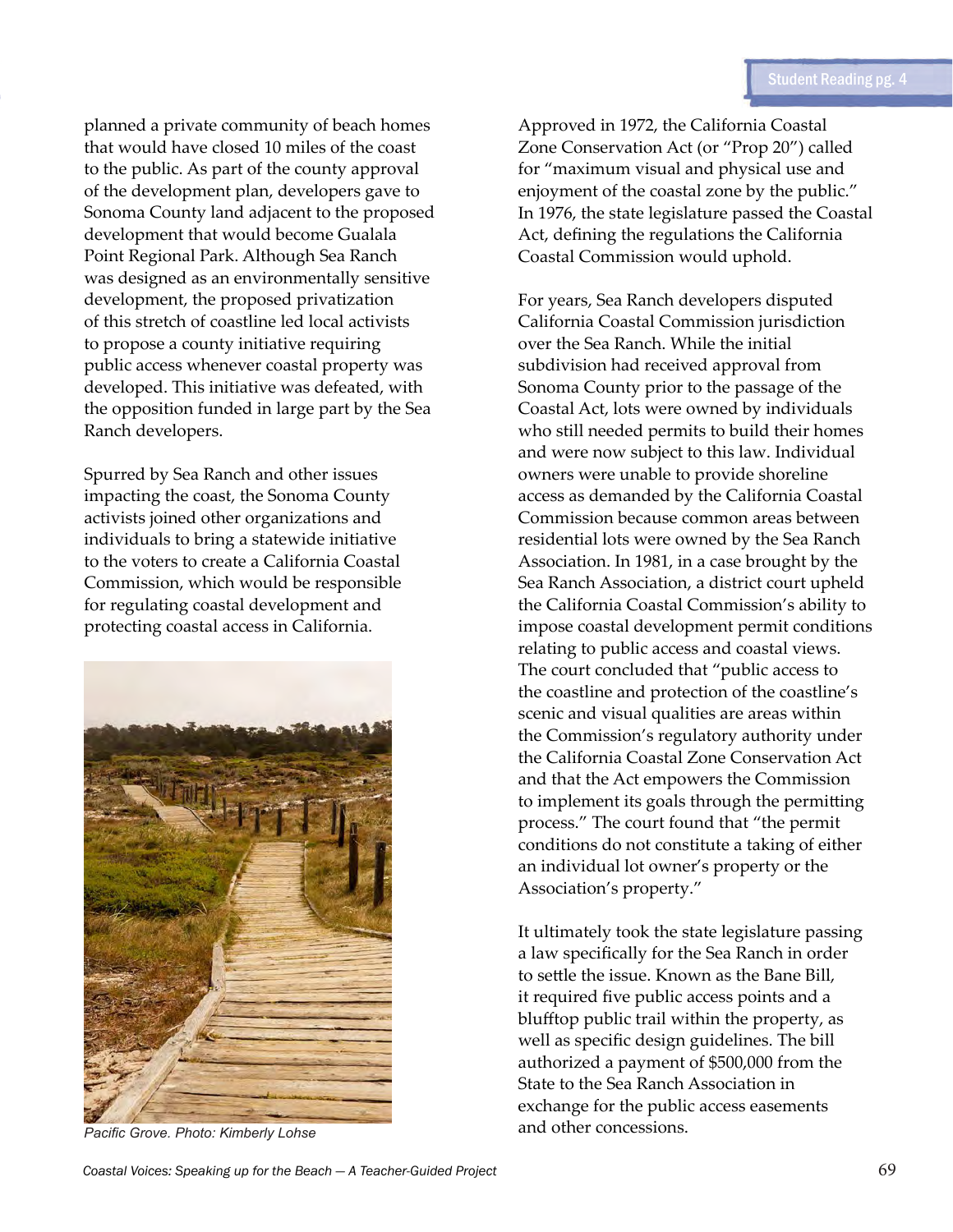## Contesting the Coast

A fictional coastal project and related stakeholder positions are described below. You will elaborate on your position in your presentation.

#### A New Hotel is Proposed in Small Coastal Town, CA:

A historic but dilapidated home on a coastal property has been sold to a new owner who would like to turn it into a small, luxury hotel and restaurant. The building had been home to a couple who allowed the public to pass along the edge of their property to reach a path to the beach behind the house. The new owners propose renovations that would not increase the footprint of the building but would include a new parking lot in front of the property and a fence around the perimeter. They plan to build a stairway to replace the dirt path leading to the beach. Their proposal includes an open gate during daylight hours, but at sunset would restrict access to the beach to hotel guests only. The owners propose replacing the current lawns with local native plants. The new parking lot would be equipped with solar-powered charging stations for electric vehicles and permeable pavement to allow rainwater to infiltrate into the soil rather than run off into the gutter. The hotel plans to hire twenty full-time employees from the local community. They are seeking a Coastal Development Permit from the California Coastal Commission.

#### Roles:

**Permit applicants (owners):** The proposed project will bring needed jobs and tax dollars into the community. It will result in a structure and landscaping that will beautify the area. It will use environmentally friendly techniques and construction. The owners assert that the new limits on coastal access are needed for the hotel managers to properly secure the property after dark and for the hotel guests to feel safe. It is more than fair to allow public access during daylight hours.

**Mayor of the city:** The mayor is in support of this project, with the belief that the jobs and tourism it will bring to the community will help the economy. The renovation will also help improve the appearance of a prominent building in town, which had been illmaintained for years.

**Chamber of commerce:** The business community is in favor of this project for the same reasons as the mayor. The hope is that a luxury hotel and restaurant will attract good publicity to the community and start a wave of new, upscale development which would in turn help raise existing property values.

**Local worker:** This local citizen is excited about new jobs in this small community, after having recently lost a service job. A few restaurants in town have closed over the last year and the new project presents needed employment opportunities.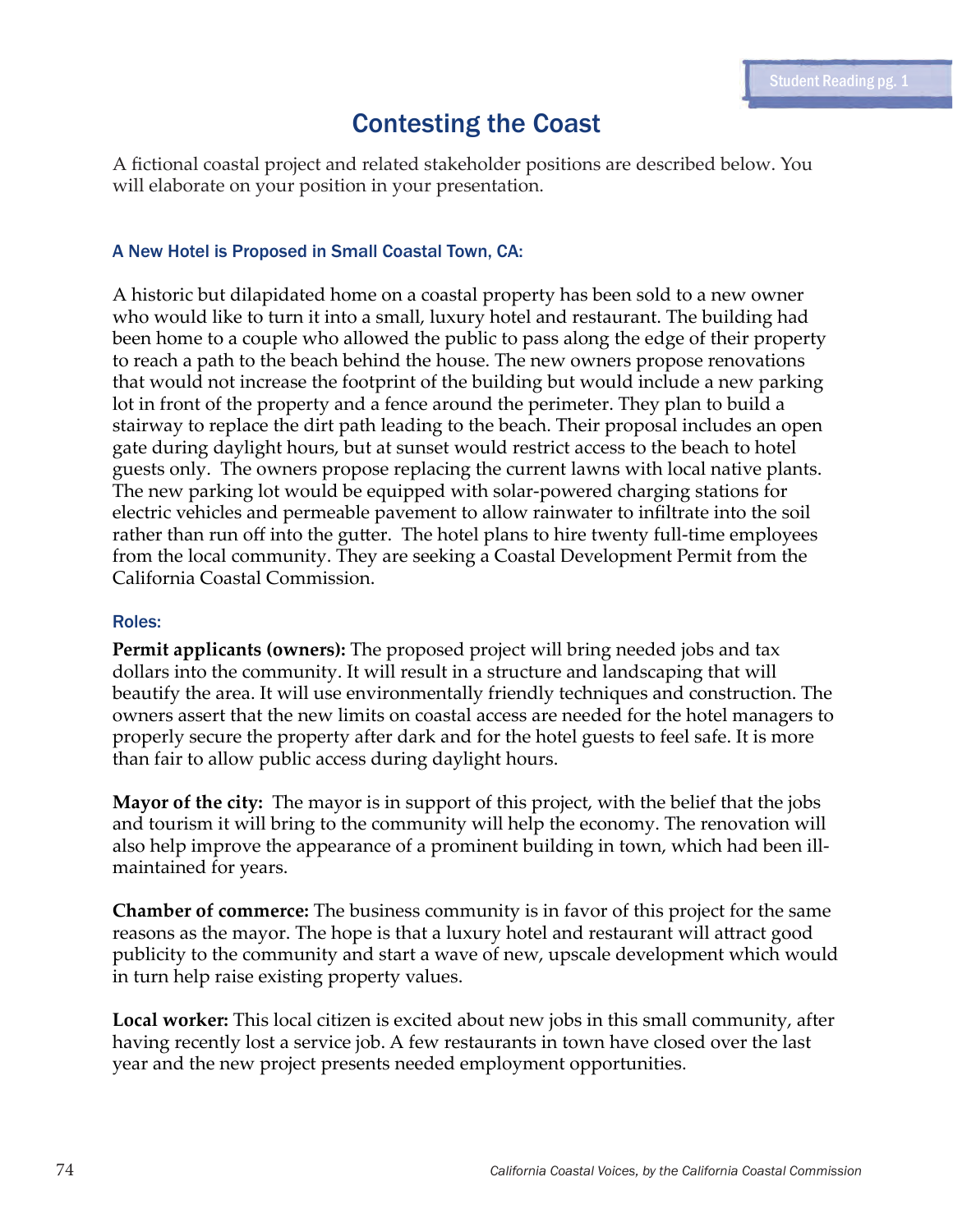**Native plant enthusiast:** The project will replace lawn with plants native to this coastal area. This change would benefit a local endangered butterfly species that depends on a particular native plant as a food source. The new landscaping could also serve as an example to the community of how they could convert their yards to environmentallyfriendly, attractive, drought-tolerant plants.

**A local religious community:** This group regularly holds bonfires on the beach below the property as a communal and spiritual ritual. For years they have passed through this property with no objection from the owners. On a monthly basis they head down to the beach in the late afternoon and return after dark, so would be negatively impacted by the proposed gate-closure.

**Local historical society:** This building was constructed in 1895 and is considered by many to be a local treasure. The historical society argues that the home not be altered, but should be kept as close to its original state as possible and be opened to the public as a museum, with the existing beach access remaining unchanged.

**Youth group:** A local youth group wants the property turned into a hostel rather than a luxury hotel. They express that there are few coastal lodging options for middle and low-income visitors, and this home could serve that role in their community. They would like a place to host gatherings with groups from around the state where visitors from all backgrounds could experience the beauty of the coast.

**Surfers:** Local surfers love the waves below the proposed project and often make their way down to the beach before sunrise for the best waves and quality time before the work day begins. If the project is approved as described, their dawn patrols would be impeded by a locked gate.

**Neighbors:** A group of neighbors are opposing the project due to concerns about increased traffic and a fear of changing neighborhood character. They dislike the idea of a parking lot being constructed on their previously residential street. They worry that the new fence will obstruct the views of the ocean that they currently enjoy.

**Commission Staff:** The job of the staff is to evaluate the permit application's consistency with the Coastal Act and provide recommendations to the Commissioners based on that evaluation. They can also recommend the permit be approved as submitted, develop recommended permit conditions to address Coastal Act issues, or recommend that the permit be denied.

**Commissioners:** The Commissioners must have a thorough understanding of the Coastal Act and bring that understanding to their evaluation of the permit application and the Commission staff report as they receive input from other stakeholders. They can approve the permit as submitted, approve the permit with changes recommended by Commission staff, approve the permit with changes they submit themselves, or deny the permit.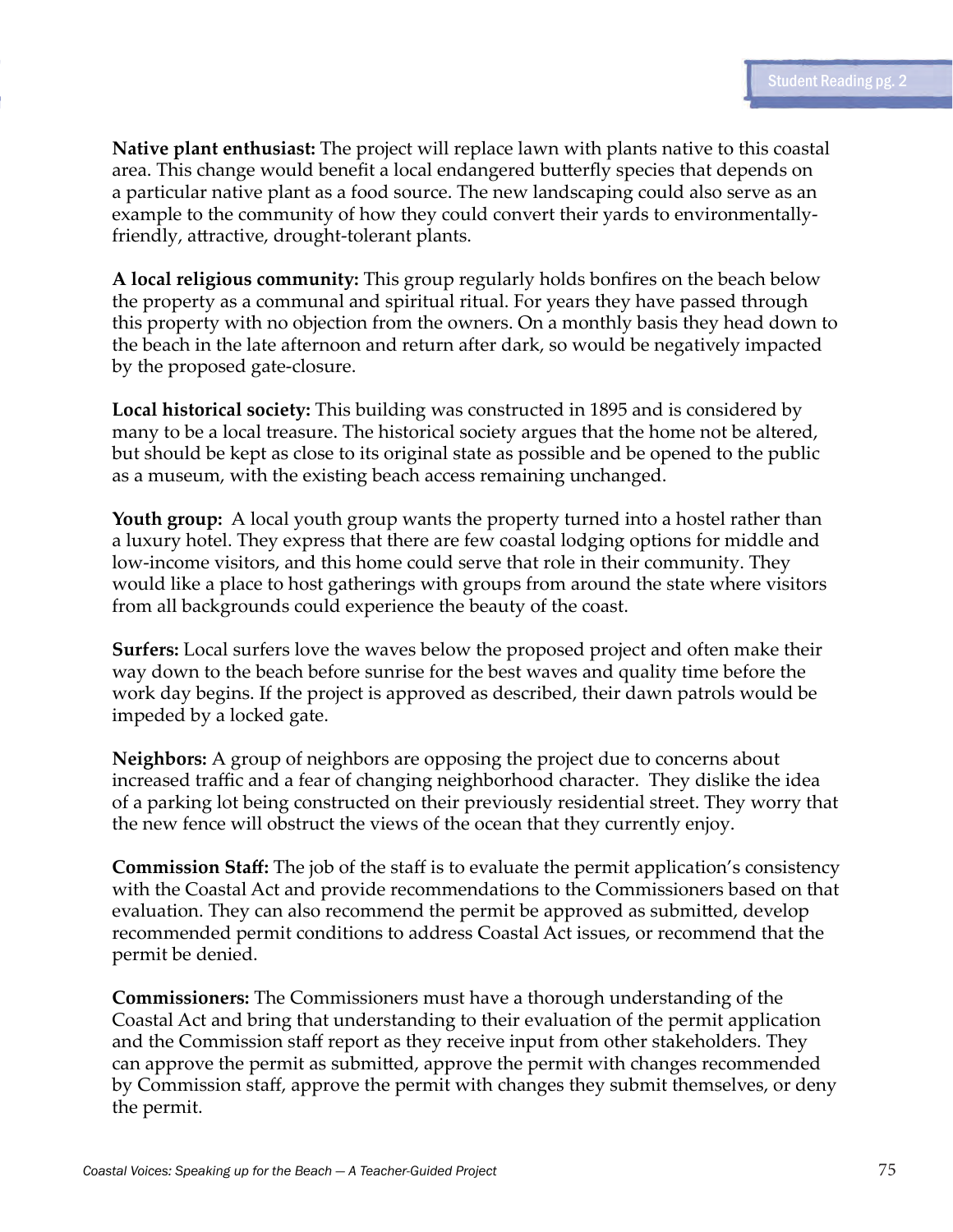# The Public Trust Doctrine

*From the California State Lands Commission*

The common law Public Trust Doctrine protects sovereign lands, such as tide and submerged lands and the beds of navigable waterways, for the benefit, use and enjoyment of the public. These lands are held in trust by the State of California for the statewide public and for uses that further the purposes of the trust. The hallmark of the Public Trust Doctrine is that trust lands belong to the public and are to be used to promote publicly beneficial uses that connect the public to the water. Group 1

> The Public Trust Doctrine is steeped in history traceable to Roman law concepts of public rights and common property ownership that the air, the rivers, the sea and the seashore are incapable of private ownership because they are dedicated to public use. English common law refined this principle to state that the sovereign, i.e. the entity exercising authority, holds navigable waterways and the lands underlying them as a trustee for the benefit of the public for waterrelated uses. After the American Revolution, each of the original thirteen states succeeded to this sovereign role and became a trustee of the navigable and tidal waterways within its boundaries for the common use of the people. When California became a state in 1850, it too succeeded to the same sovereign rights and duties under the Equal-Footing Doctrine.

- The foundational principle of the Public Trust Doctrine is that it is an affirmative duty of the state to protect the people's common heritage in navigable waters for their common use. The traditional uses allowed under the Public Trust Doctrine were described as water-related commerce, navigation, and fisheries. As a common law doctrine, the courts have significantly shaped the Public Trust Doctrine in a number of important ways. Courts have found that the public uses to which sovereign lands are subject are sufficiently flexible to encompass changing public needs. The courts have also found that preservation of these lands in their natural state, so that they may serve as ecological units for scientific study, as open space, and as environments which provide food and habitat for birds and marine life, are appropriate uses under the Public Trust Doctrine. Courts have also made clear that sovereign lands subject to the Public Trust Doctrine cannot be alienated through sale into private ownership. Group 2
- Another way that the courts have shaped the Public Trust Doctrine is by addressing the roles and responsibilities of the state in managing sovereign lands. In California, the Legislature, as both trustee and trustor of sovereign lands, has enacted provisions involving the uses of sovereign lands found primarily in the Public Resources Code and uncodified statutes involving local governments. These laws are in addition to those contained in the California Constitution. Group 3

The State of California has entrusted the State Lands Commission with administering the principles of the Public Trust Doctrine. The Commission manages the state's sovereign public trust lands to promote and enhance the statewide public's enjoyment of the lands and ensure appropriate uses of public trust lands.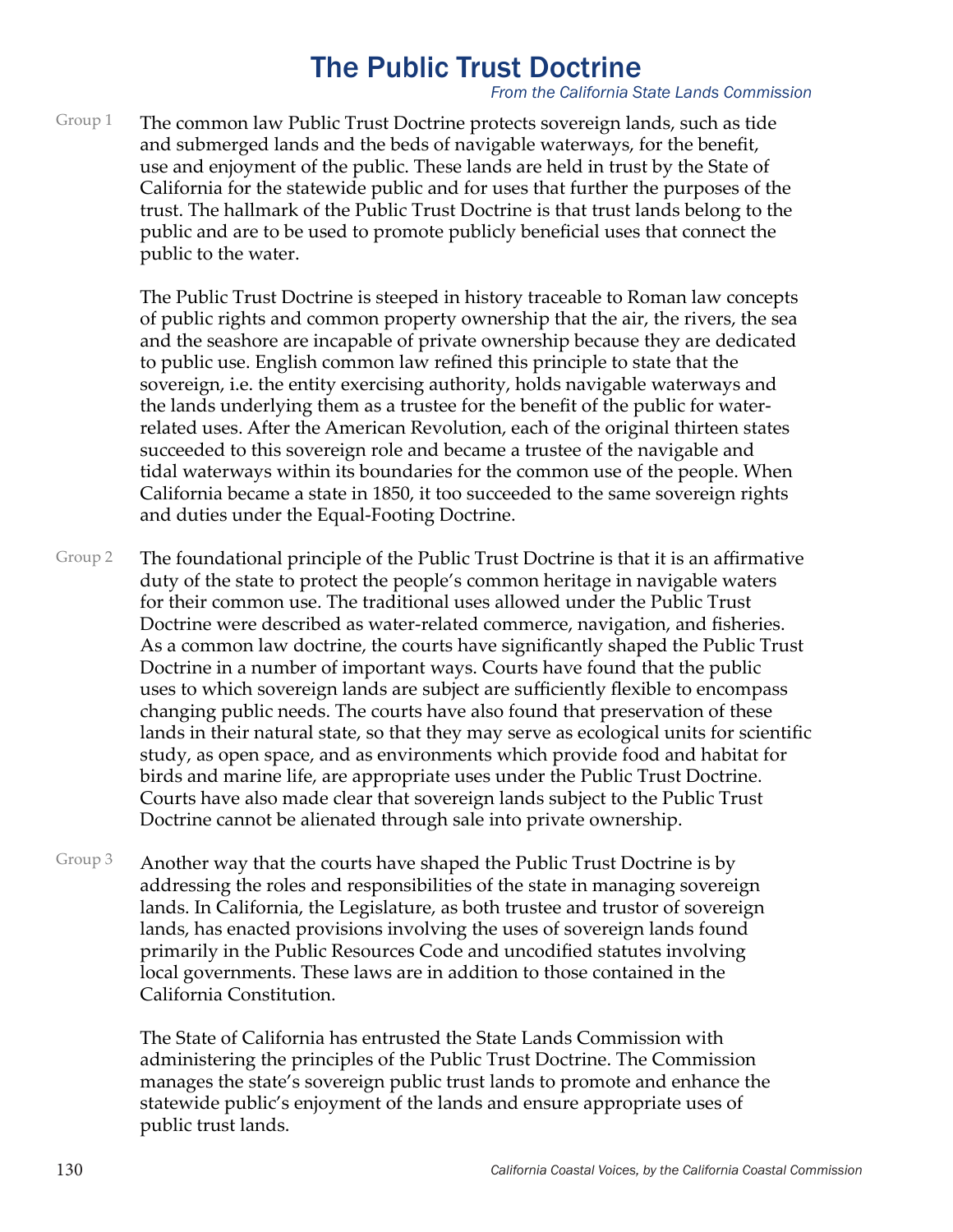# An Introduction to the California Coastal Act

Alarmed that private development was cutting off public access to the shore, and catalyzed by a huge oil spill off the coast of Santa Barbara, Californians in 1972 rallied to "Save Our Coast" and passed a voter initiative called the Coastal Conservation Initiative (Prop 20). Group 1

> Prop 20 created the California Coastal Commission to make land use decisions in the Coastal Zone, while additional planning occurred. Then in 1976 the State Legislature passed the Coastal Act, which made the Coastal Commission a permanent agency with broad authority to regulate coastal development.

The Coastal Act guides how the land along the coast of California is developed, or protected from development. It emphasizes the importance of the public being able to access the coast, and the preservation of sensitive coastal and marine habitat and biodiversity. It dictates that development be clustered in areas to preserve open space, and that coastal agricultural lands be preserved. It prioritizes coastal recreation as well as commercial and industrial uses that need a waterfront location. It calls for orderly, balanced development, consistent with these priorities and taking into account the constitutionally protected rights of property owners.

The Coastal Act defines the area of the coast that comes under the jurisdiction of the California Coastal Commission, which is called the "coastal zone." The Coastal Zone extends seaward to the state's outer limit of jurisdiction (three miles), including offshore islands. The inland boundary varies according to land uses and habitat values. In general, it extends inland 1,000 yards from the mean high tide line of the sea, but is wider in areas with significant estuarine, habitat, and recreational values, and narrower in developed urban areas. Coastal Zone boundary maps are available on the Coastal Commission website.

The Coastal Zone does not include San Francisco Bay, which is under the jurisdiction of a separate state agency, the San Francisco Bay Conservation and Development Commission.

### Annotated Reading of Selected Coastal Act Sections

The following is a selection of excerpts from the Coastal Act, which contains many additional policies and procedures not addressed here. To read the entire Coastal Act, visit www.coastal.ca.gov/coastact.pdf. The quoted sections below are each referenced with their identifying section number in the Coastal Act.

The Coastal Act begins with a section (30001) on the **importance of the California coast and its ecological balance**:

The Legislature hereby finds and declares: (a) That the California coastal zone is a distinct and valuable natural resource of vital and enduring interest to all the people and exists as a delicately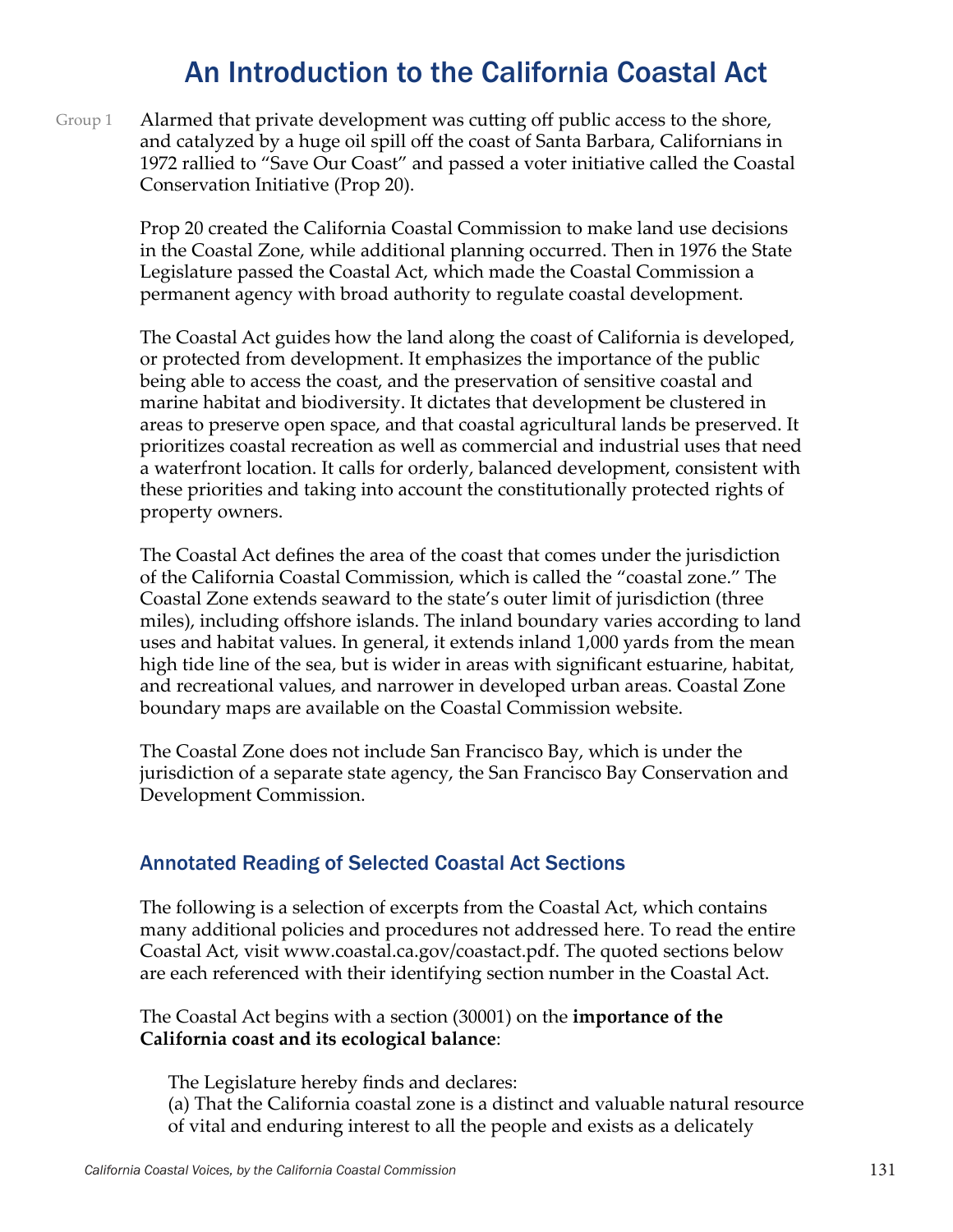balanced ecosystem.

(b) That the permanent protection of the state's natural and scenic resources is a paramount concern to present and future residents of the state and nation. (c) That to promote the public safety, health, and welfare, and to protect public and private property, wildlife, marine fisheries, and other ocean resources, and the natural environment, it is necessary to protect the ecological balance of the coastal zone and prevent its deterioration and destruction.

(d) That existing developed uses, and future developments that are carefully planned and developed consistent with the policies of this division, are essential to the economic and social well-being of the people of this state and especially to working persons employed within the coastal zone.

Thus, the law recognizes the importance of both the **natural** environment and **economic** development that is dependent upon the resources of the coast.

The Coastal Act (30001.5) declares that the basic **goals** of the state for the coastal zone are to:

(a) Protect, maintain, and where feasible, enhance and restore the overall quality of the coastal zone environment and its natural and artificial resources.

(b) Assure orderly, balanced utilization and conservation of coastal zone resources taking into account the social and economic needs of the people of the state.

(c) Maximize public access to and along the coast and maximize public recreational opportunities in the coastal zone consistent with sound resources conservation principles and constitutionally protected rights of private property owners.

(d) Assure priority for coastal-dependent and coastal-related development over other development on the coast.

(e) Encourage state and local initiatives and cooperation in preparing procedures to implement coordinated planning and development for mutually beneficial uses, including educational uses, in the coastal zone.

Chapter 3 of the Coastal Act contains the policies that are to guide coastal resource planning and decisions on individual development proposals. The Coastal Act recognizes that at times there will be conflicts between these policies, and states that "such conflicts be resolved in a manner which on balance is the most protective of significant coastal resources." (30007.5)

#### The Coastal Act prioritizes the **public's right to access the shoreline** (30210 to 30214): Group 2

[M]aximum access, which shall be conspicuously posted, and recreational opportunities shall be provided for all the people consistent with public safety needs and the need to protect public rights, rights of private property owners, and natural resource areas from overuse.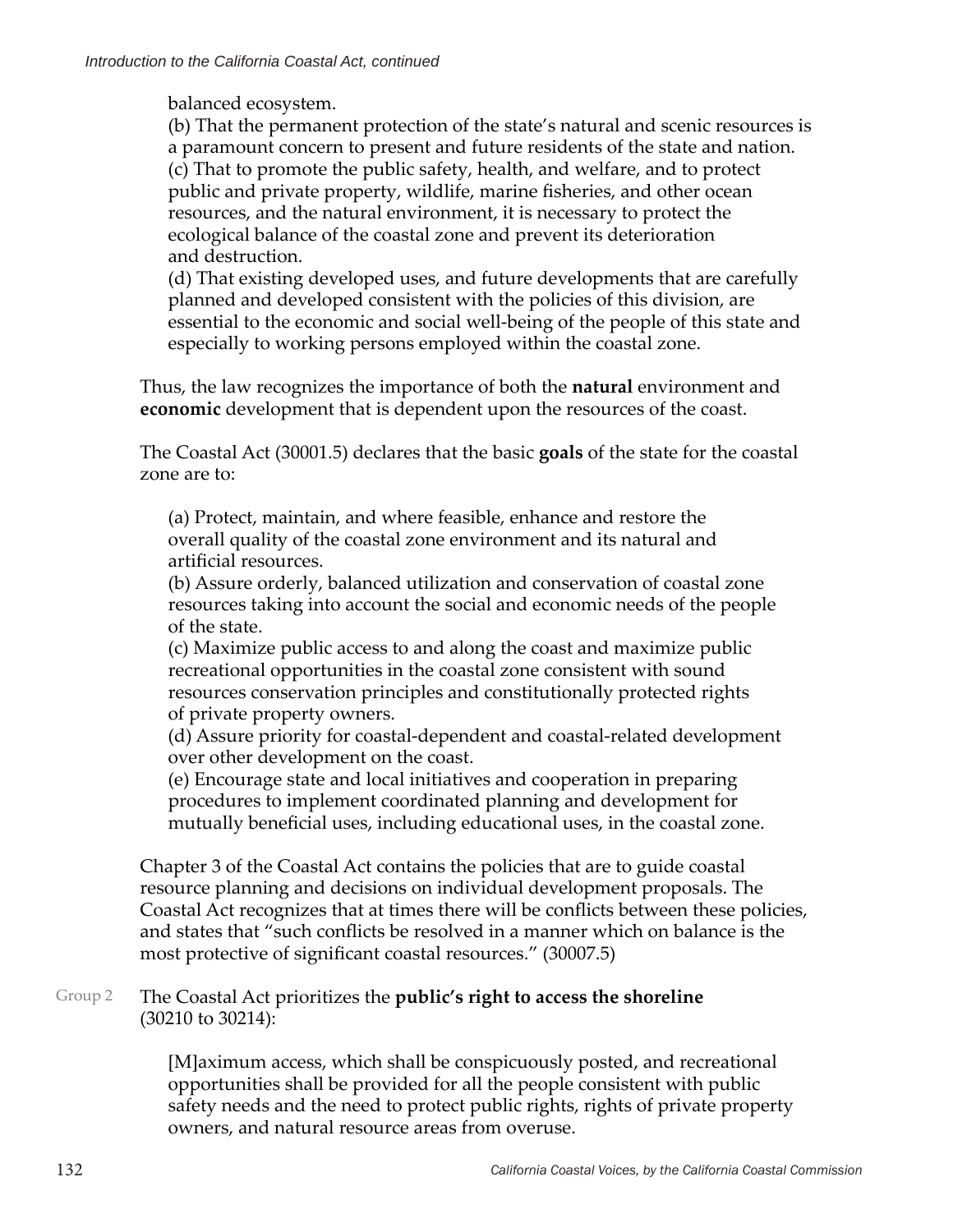Coastal development should not impede existing rights of access:

Development shall not interfere with the public's right of access to the sea where acquired through use or legislative authorization...

The previous statement makes reference to different ways public access rights are established. The government may establish these rights (such as by purchasing land to create a public path to the beach) or they are sometimes established through historic public use.

Acquisition through historic use is explained in the *California Coastal Access Guide,* published by UC Press:

According to court decisions, in order for the public to obtain an easement by way of implied dedication, the essential elements that must be established are that the public has used the land 1) for a continuous period of five years as if it were public land, 2) with the actual or presumed knowledge of the owner, and 3) without significant objection or significant attempts by the owner to prevent or halt such use.

The ultimate determination of prescriptive rights, if they are challenged, takes place in court. However, Section 30211 of the Coastal Act requires the Coastal Commission to make determinations as to the existence of these rights where there is evidence of historic use of a given area.

New public access is encouraged in the Coastal Act:

Public access from the nearest public roadway to the shoreline and along the coast shall be provided in new development projects except where: (1) it is inconsistent with public safety, military security needs, or the protection of fragile coastal resources, (2) adequate access exists nearby, or, (3) agriculture would be adversely affected.

In practice, most new accessways require that an organization (public or private) first accept responsibility for maintenance and liability before being opened to the public.

The Coastal Act (30252) recognizes that it is not sufficient to provide access to the coast; sensible planning for encouraging coastal recreation includes addressing transportation needs and other considerations, such as preventing overcrowding of recreation areas:

The location and amount of new development should maintain and enhance public access to the coast by (1) facilitating the provision or extension of transit service, (2) providing commercial facilities within or adjoining residential development or in other areas that will minimize the use of coastal access roads, (3) providing non automobile circulation within the development, (4) providing adequate parking facilities or providing substitute means of serving the development with public transportation, (5) assuring the potential for public transit for high intensity uses such as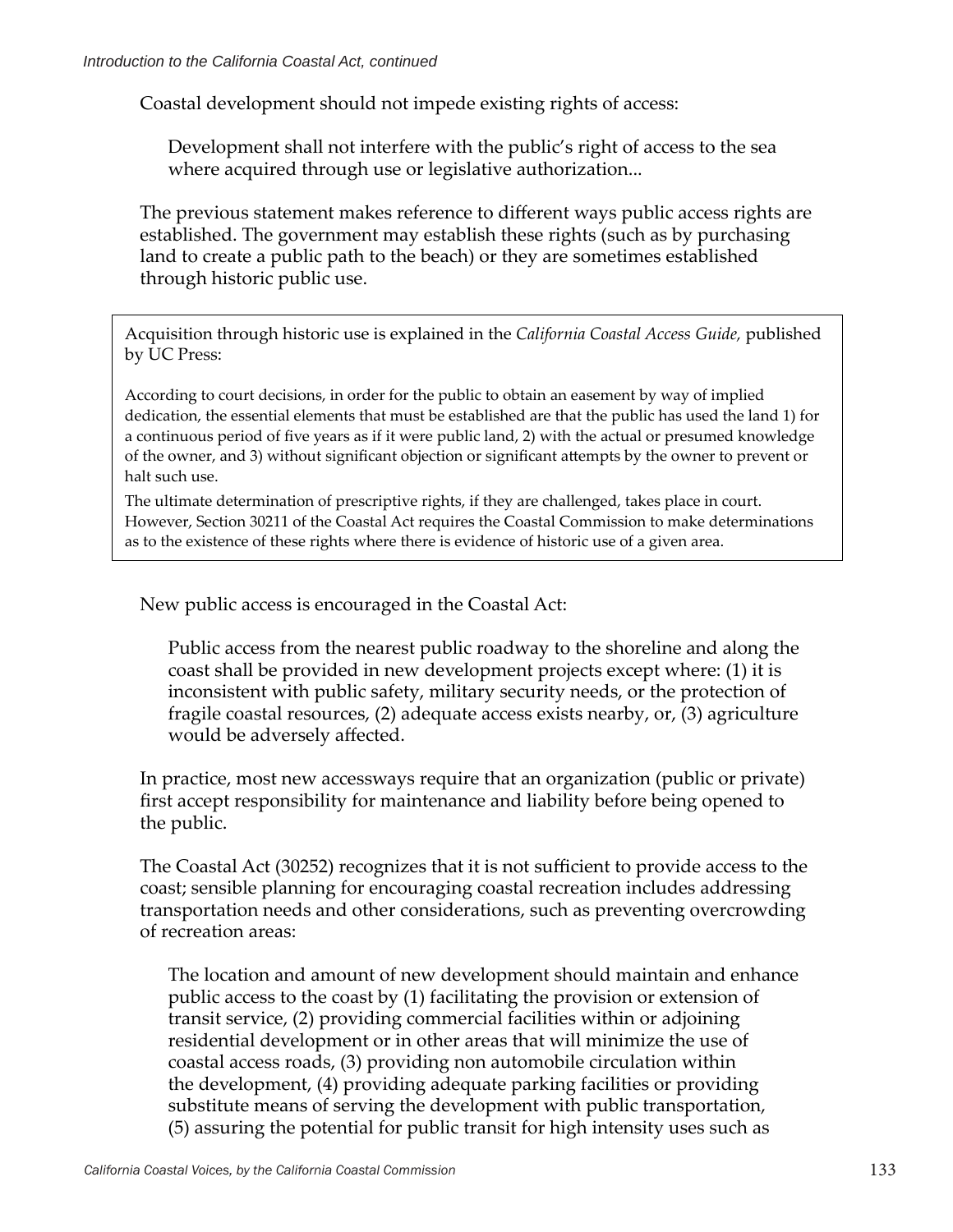high-rise office buildings, and by (6) assuring that the recreational needs of new residents will not overload nearby coastal recreation areas by correlating the amount of development with local park acquisition and development plans with the provision of onsite recreational facilities to serve the new development.

The Coastal Act (30221) calls for **lower cost visitor and recreational facilities**, addressing the concern that coastal recreational opportunities be available to all Californians regardless of income level. In addition, "Developments providing public recreational opportunities are preferred." Also:

Oceanfront land suitable for recreational use shall be protected for recreational use and development unless present and foreseeable future demand for public or commercial recreational activities that could be accommodated on the property is already adequately provided for in the area.

The Coastal Act (30230) also **prioritizes ecological resources**. Marine resources, such as wetlands, rocky intertidal areas, and the open ocean are addressed as follows: Group 3

> Marine resources shall be maintained, enhanced, and where feasible, restored. Special protection shall be given to areas and species of special biological or economic significance. Uses of the marine environment shall be carried out in a manner that will sustain the biological productivity of coastal waters and that will maintain healthy populations of all species of marine organisms adequate for long-term commercial, recreational, scientific, and educational purposes.

### The Coastal Act (30240) includes **special protection for Environmentally Sensitive Habitat Areas**, often referred to as ESHA:

(a) Environmentally sensitive habitat areas shall be protected against any significant disruption of habitat values, and only uses dependent on those resources shall be allowed within those areas.

(b) Development in areas adjacent to environmentally sensitive habitat areas and parks and recreation areas shall be sited and designed to prevent impacts which would significantly degrade those areas, and shall be compatible with the continuance of those habitat and recreation areas.

The law recognizes the importance of maintaining adequate **water quality** for coastal zone organisms and human health (30231):

The biological productivity and the quality of coastal waters, streams, wetlands, estuaries, and lakes appropriate to maintain optimum populations of marine organisms and for the protection of human health shall be maintained and, where feasible, restored through, among other means, minimizing adverse effects of waste water discharges and entrainment,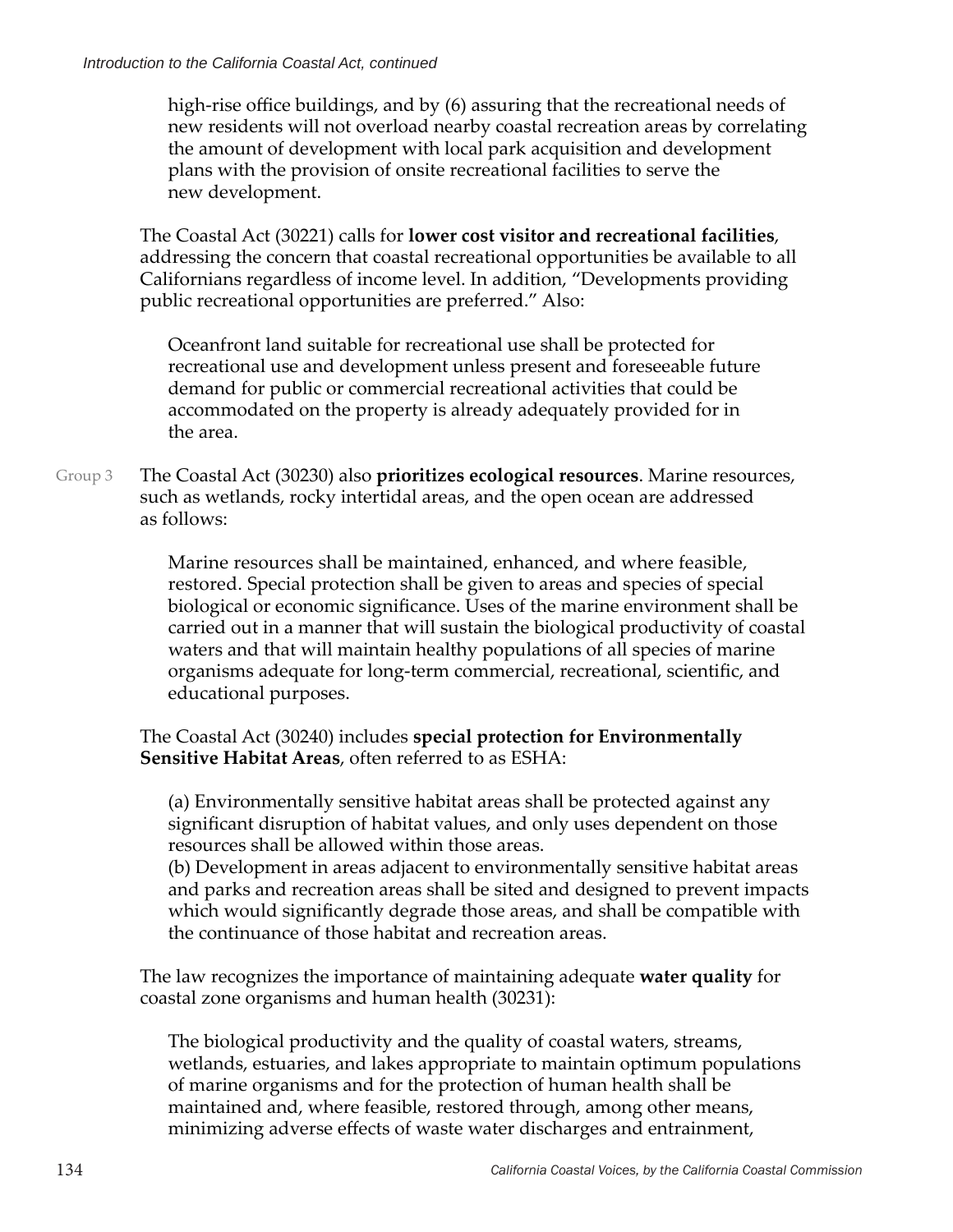controlling runoff, preventing depletion of ground water supplies and substantial interference with surface waterflow, encouraging waste water reclamation, maintaining natural vegetation buffer areas that protect riparian habitats, and minimizing alteration of natural streams.

The Coastal Act **prioritizes certain types of activities and development** over other types in the coastal zone. For instance, visitor-serving commercial recreational facilities designed to enhance public opportunities for coastal recreation are prioritized over private residential, general industrial, or general commercial development, but not over agriculture or coastal-dependent industry (30222). Recreational boating and its related facilities are encouraged in the Coastal Act (30224).

The Coastal Act (30253) dictates that new development be designed and sited to minimize adverse impacts to coastal resources, both natural and visitor-serving, as follows:

New development shall do all of the following: (a) Minimize risks to life and property in areas of high geologic, flood, and fire hazard. (b) Assure stability and structural integrity, and neither create nor contribute significantly to erosion, geologic instability, or destruction of the site or surrounding area or in any way require the construction of protective devices that would substantially alter natural landforms along bluffs and cliffs. (c) Be consistent with requirements imposed by an air pollution control district or the State Air Resources Board as to each particular development. (d) Minimize energy consumption and vehicle miles traveled. (e) Where appropriate, protect special communities and neighborhoods that, because of their unique characteristics, are popular visitor destination points for recreational uses.

**Views** and local character are protected by the Coastal Act (30251): Group 4

> The scenic and visual qualities of coastal areas shall be considered and protected as a resource of public importance. Permitted development shall be sited and designed to protect views to and along the ocean and scenic coastal areas, to minimize the alteration of natural land forms, to be visually compatible with the character of surrounding areas, and, where feasible, to restore and enhance visual quality in visually degraded areas.

The Coastal Act (30235) calls for **limits on the use of shoreline armoring**:

Revetments, breakwaters, groins, harbor channels, seawalls, cliff retaining walls, and other such construction that alters natural shoreline processes shall be permitted when required to serve coastal-dependent uses or to protect existing structures or public beaches in danger from erosion, and when designed to eliminate or mitigate adverse impacts on local shoreline sand supply.